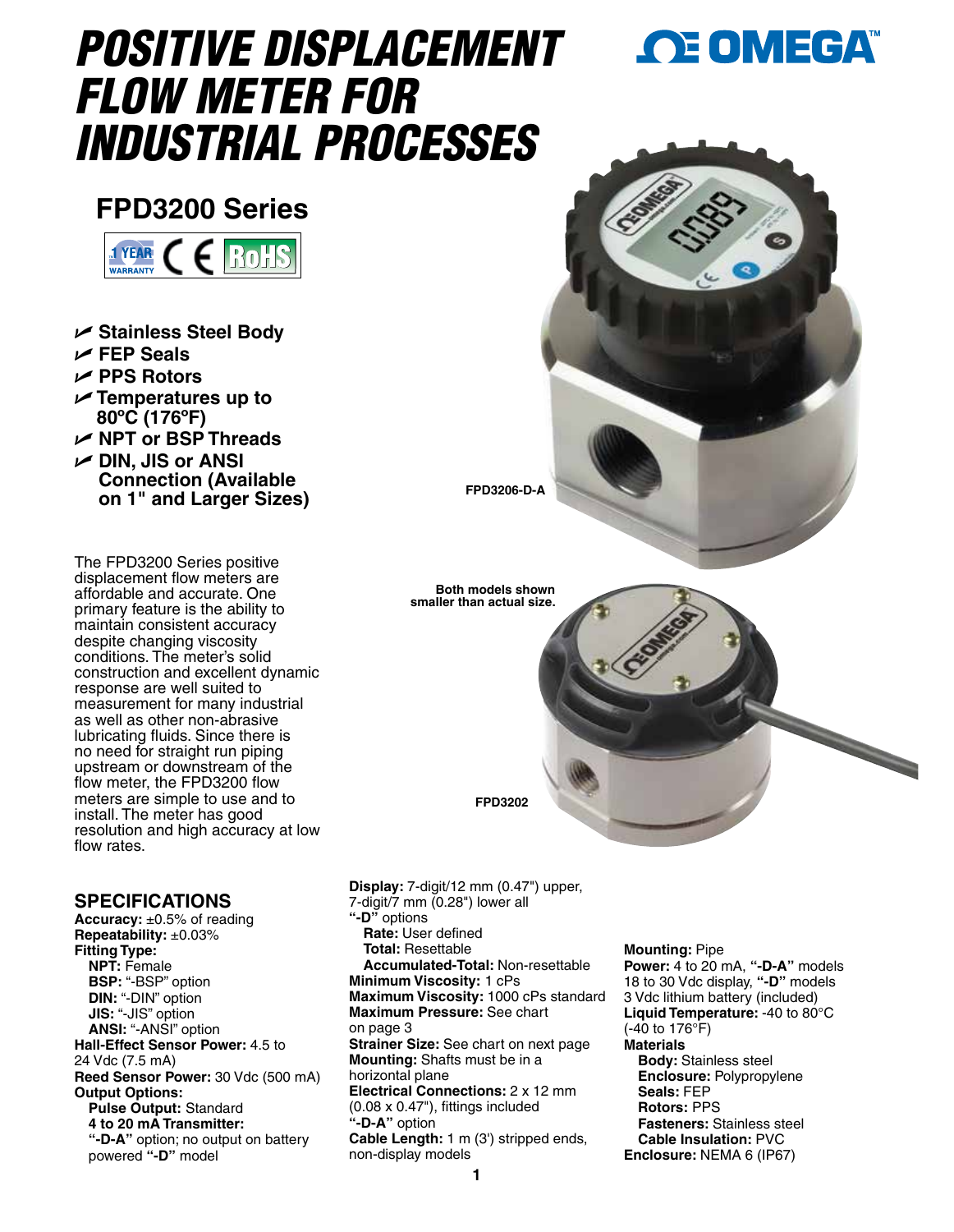

in a shekara  $\bullet\bullet$ 

## **Pulsar and Display Height, F**

|                | <b>Dimensions: mm (inch)</b> |            |                                       |
|----------------|------------------------------|------------|---------------------------------------|
| Model No.      | <b>Standard</b>              | -D options | <b>Recommended</b><br><b>Strainer</b> |
| <b>FPD3202</b> | 59 (2.3)                     | 90(3.5)    | 200 mesh (74 um)                      |
| <b>FPD3203</b> | 59 (2.3)                     | 90(3.5)    | 200 mesh (74 um)                      |
| <b>FPD3204</b> | 66 (2.6)                     | 97(3.8)    | 60 mesh (250 um)                      |
| <b>FPD3234</b> | 79 (3.1)                     | 110(4.3)   | 60 mesh (250 um)                      |
| <b>FPD3205</b> | 92(3.6)                      | 123(4.8)   | 60 mesh (250 um)                      |
| <b>FPD3206</b> | 120 (4.7)                    | 151 (5.9)  | 60 mesh (250 um)                      |
| <b>FPD3207</b> | 141 (5.5)                    | 172 (6.7)  | 60 mesh (250 um)                      |

**Display (-D options)**

**F F**













**Ø = Diameter**

|                  | <b>Meter and Flange, Dimensions: mm (inch)</b> |           |           |            |           |          |
|------------------|------------------------------------------------|-----------|-----------|------------|-----------|----------|
| <b>Model No.</b> | <b>Port Size</b>                               | A         | B         | $C^*$      | D         | Е        |
| <b>FPD3202</b>   | $\frac{1}{4}$                                  | 71 (2.8)  | 74 (2.9)  | N/A        | 42 (1.7)  | 25(1)    |
| <b>FPD3203</b>   | $\frac{1}{4}$                                  | 71(2.8)   | 74 (2.9)  | N/A        | 42 (1.7)  | 24(0.9)  |
| <b>FPD3204</b>   | $\frac{1}{2}$                                  | 81(3.2)   | 87 (3.4)  | N/A        | 49 (1.9)  | 28(1.1)  |
| <b>FPD3234</b>   | $\frac{3}{4}$ <sup>11</sup>                    | 100(3.9)  | 112 (4.4) | N/A        | 62(2.4)   | 37(1.5)  |
| <b>FPD3205</b>   | 1"                                             | 100(3.9)  | 112(4.4)  | 240(9.4)   | 75 (3)    | 45 (1.8) |
| <b>FPD3206</b>   | $1\frac{1}{2}$                                 | 120 (4.7) | 137(5.4)  | 240(9.4)   | 103(4.1)  | 61(2.4)  |
| <b>FPD3207</b>   | 2"                                             | 140 (5.5) | 163(6.4)  | 264 (10.4) | 124 (4.9) | 72 (2.8) |

*\* Flanges.*